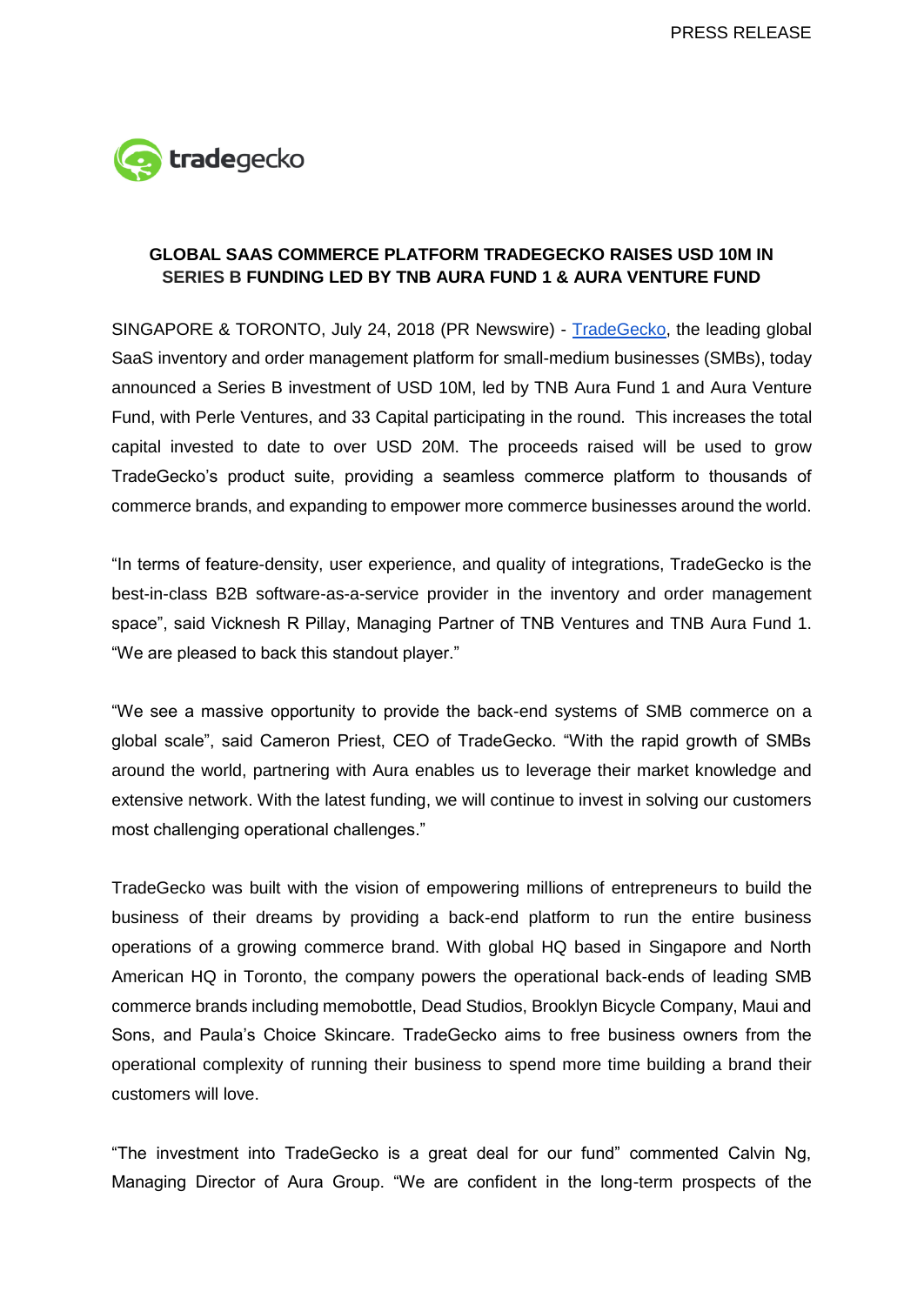

company and the team's ability to continue executing strong and consistent growth of their revenues and unit economics."

### **About TradeGecko**

Founded in 2012, TradeGecko is a cloud-based inventory management software-as-a-service (SaaS) provider offering an affordable, versatile and powerful platform to automate and reduce workflow inefficiencies, through integrating front end eCommerce and POS software with back-end accounting and shipping software. Targeting small-medium businesses (SMBs), TradeGecko allows SMBs to manage their inventory more efficiently, process orders quickly and change the pricing of their products dynamically. For more information, please visit [www.tradegecko.com](http://www.tradegecko.com/)

#### **About TNB Aura Fund**

TNB Aura Fund 1, serves as TNB Ventures and the Aura Group's inaugural Southeast Asia Venture Capital investment vehicle focused on data-driven B2B enterprises. The fund's mandate will span investments into embedded devices (e.g. Robotics & IoT / IIoT), software & deep learning (e.g. Big Data & AI) and visualization technologies (e.g. Mobile & AR / VR) investing between SGD500,000 to SGD3 million into early-stage Seed to Series A / B startups in Southeast Asia.

#### **About Aura Venture Fund**

Aura Venture Fund (AVF) is an Early Stage Venture Capital Limited Partnership (ESVCLP) dedicated to investing in growth and expansion stage (Series A/B) businesses. AVF's recognition from the Australian Government as an ESVCLP provides investors with a tax free investment environment. The fund's broad mandate enables it to back a variety of technological innovations that help to reshape the way the world lives, learns and works.

**Perle Ventures** is a Sydney-based venture capital group that invests in growth-stage technology companies led by founders that couple vision with discipline, to build scalable enterprises with a global perspective.